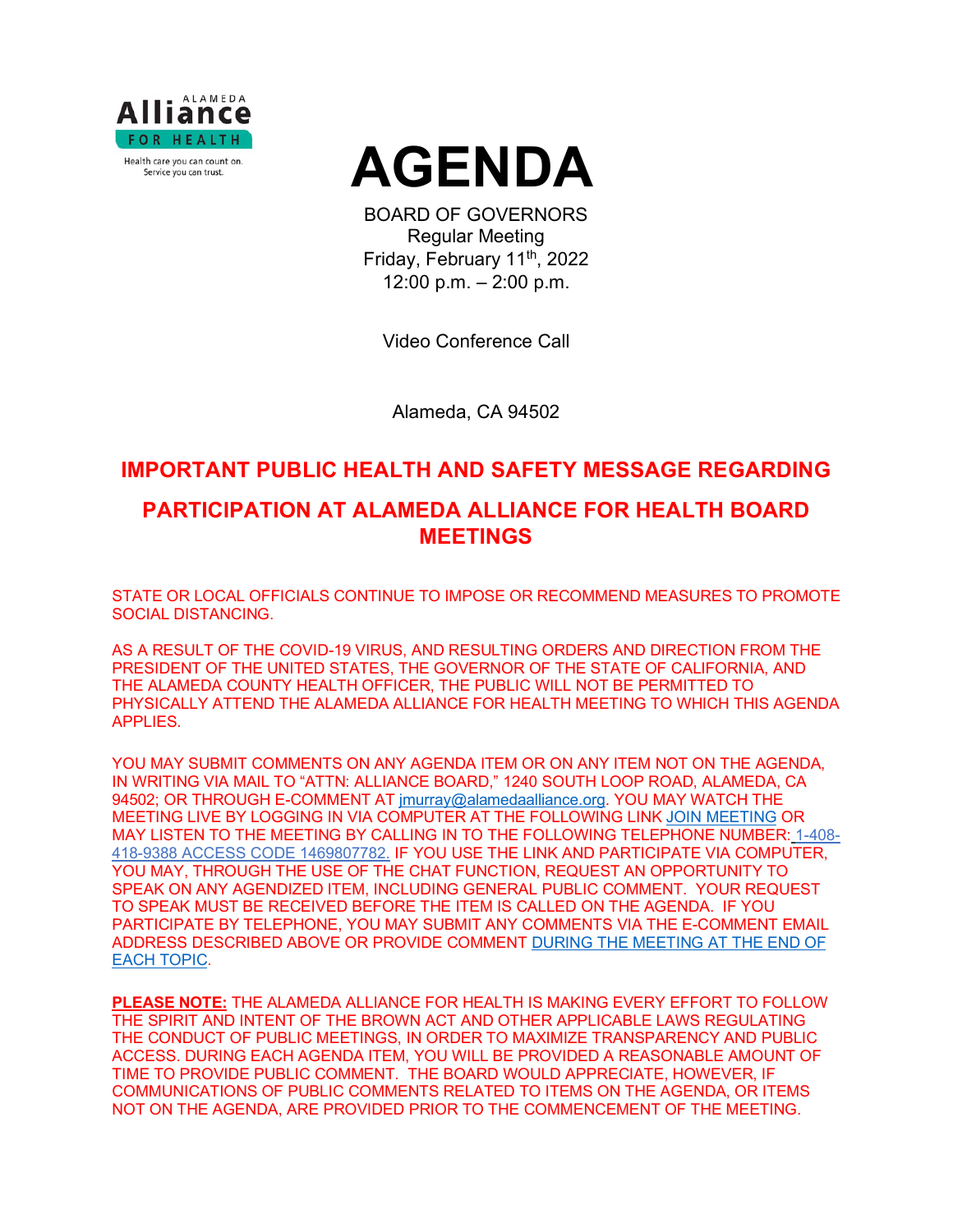#### **1. CALL TO ORDER**

*(A regular meeting of the Alameda Alliance for Health Board of Governors will be called to order on February 11th, 2022, at 12:00 p.m. in Alameda County, California, by Dr. Evan Seevak, Presiding Officer. This meeting is to take place by video conference call.)*

## **2. ROLL CALL**

## **3. AGENDA APPROVAL OR MODIFICATIONS**

#### **4. INTRODUCTIONS**

#### **5. CONSENT CALENDAR**

*(All matters listed on the Consent Calendar are to be approved with one motion unless a member of the Board of Governors removes an item for separate action. Any consent calendar item for which separate action is requested shall be heard as the next agenda item.)*

#### **a) JANUARY 14th, 2022 BOARD OF GOVERNORS MEETING MINUTES**

## **b) FEBRUARY 8th, 2022 FINANCE COMMITTEE MEETING MINUTES**

#### **6. BOARD MEMBER REPORTS**

- **a) COMPLIANCE ADVISORY COMMITTEE**
- **b) FINANCE COMMITTEE**
- **7. CEO UPDATE**
- **8. BOARD BUSINESS**
	- **a) REVIEW AND APPROVE DECEMBER 2021 MONTHLY FINANCIAL STATEMENTS**
	- **b) CALAIM PROGRESS REPORT**
	- **c) COVID-19 VACCINATION PROGRESS REPORT**
	- **d) BOARD OF GOVERNORS EFFECTIVENESS ASSESSMENT**

#### **9. STANDING COMMITTEE UPDATES**

- **a) PEER REVIEW AND CREDENTIALING COMMITTEE**
- **b) HEALTH CARE QUALITY COMMITTEE**
- **10. STAFF UPDATES**
- **11. UNFINISHED BUSINESS**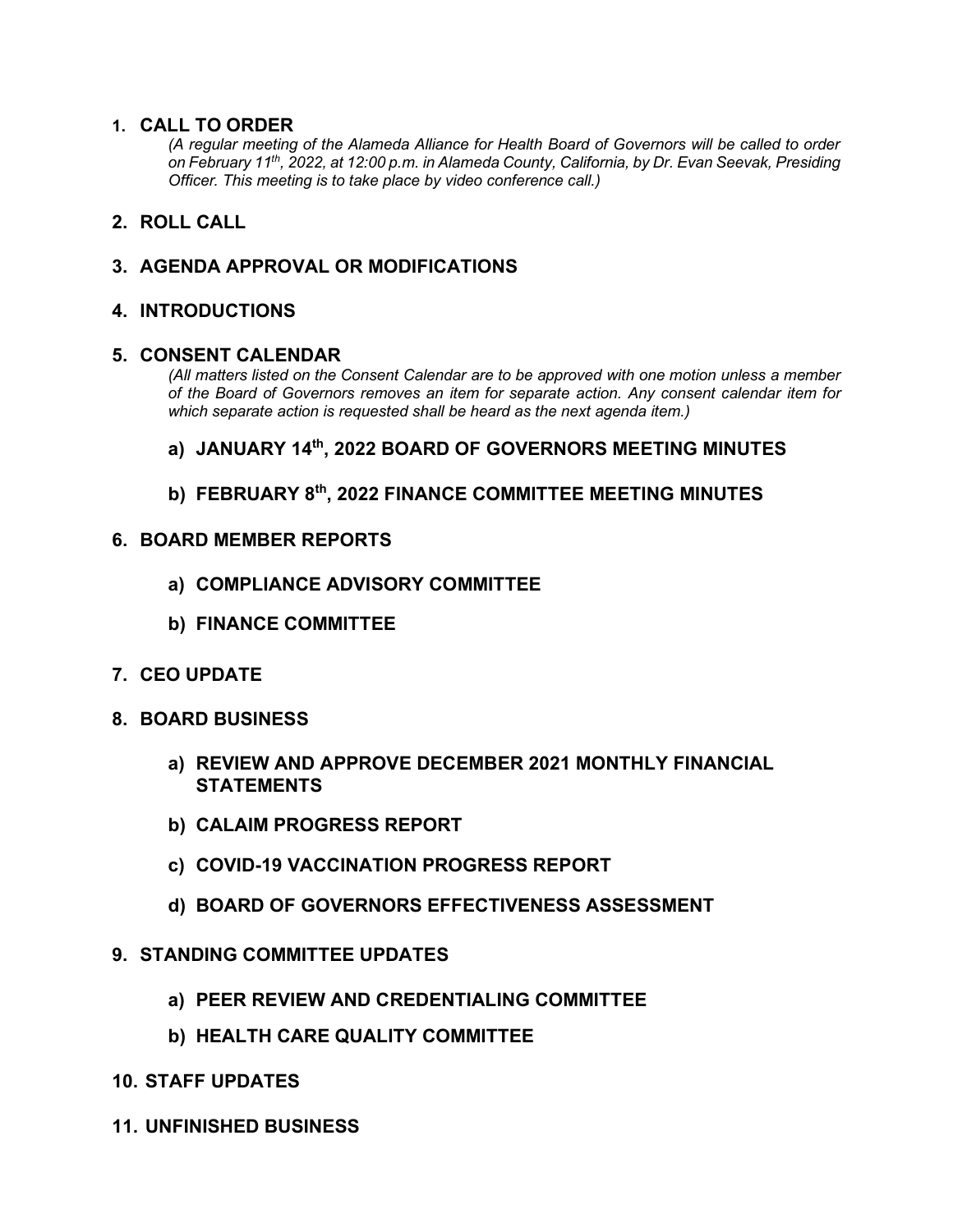## **12. STAFF ADVISORIES ON BOARD BUSINESS FOR FUTURE MEETINGS**

## **13. PUBLIC COMMENT (NON-AGENDA ITEMS)**

## **14. ADJOURNMENT**

## **NOTICE TO THE PUBLIC**

The foregoing does not constitute the final agenda. The final agenda will be posted no later than 24 hours prior to the meeting date.

The agenda may also be accessed through the Alameda Alliance for Health's Web page at

#### **NOTICE TO THE PUBLIC**

**At 1:45 p.m.,** the Board of Governors will determine which of the remaining agenda items can be considered and acted upon prior to 2:00 p.m. and will continue all other items on which additional time is required until a future Board meeting. All meetings are scheduled to terminate at 2:00 p.m.

The Board meets regularly on the second Friday of each month. Due to the pandemic (COVID-19), this meeting is held as a video conference call only. Meetings begin at 12:00 noon unless otherwise noted. Meeting agendas and approved minutes are kept current on the Alameda Alliance for Health's website at [www.alamedaalliance.org.](http://www.alamedaalliance.org/)

An agenda is provided for each Board of Governors meeting, which lists the items submitted for consideration. Prior to the listed agenda items, the Board may hold a study session to receive information or meet with another committee. A study session is open to the public; however, no public testimony is taken, and no decisions are made. Following a study session, the regular meeting will begin at 12:00 noon. At this time, the Board allows oral communications from the public to address the Board on items NOT listed on the agenda. Oral comments to address the Board of Governors are limited to three minutes per person.

Staff Reports are available. To obtain a document, please call the Clerk of the Board at 510-747-6160.

**Additions and Deletions to the Agenda:** Additions to the agenda are limited by California Government Code Section 54954.2 and confined to items that arise after the posting of the agenda and must be acted upon prior to the next Board meeting. For special meeting agendas, only those items listed on the published agenda may be discussed. The items on the agenda are arranged in three categories. **Consent Calendar:** These are relatively minor in nature, do not have any outstanding issues or concerns, and do not require a public hearing. All consent calendar items are considered by the Board as one item, and a single vote is taken for their approval unless an item is pulled from the consent calendar for individual discussion. There is no public discussion of consent calendar items unless requested by the Board of Governors. **Public Hearings:** This category is for matters that require, by law, a hearing open to public comment because of the particular nature of the request. Public hearings are formally conducted, and public input/testimony is requested at a specific time. This is your opportunity to speak on the item(s) that concern you. If in the future, you wish to challenge in court any of the matters on this agenda for which a public hearing is to be conducted, you may be limited to raising only those issues which you (or someone else) raised orally at the public hearing or in written correspondence received by the Board at or before the hearing. **Board Business:** Items in this category are general in nature and may require Board action. Public input will be received on each item of Board Business.